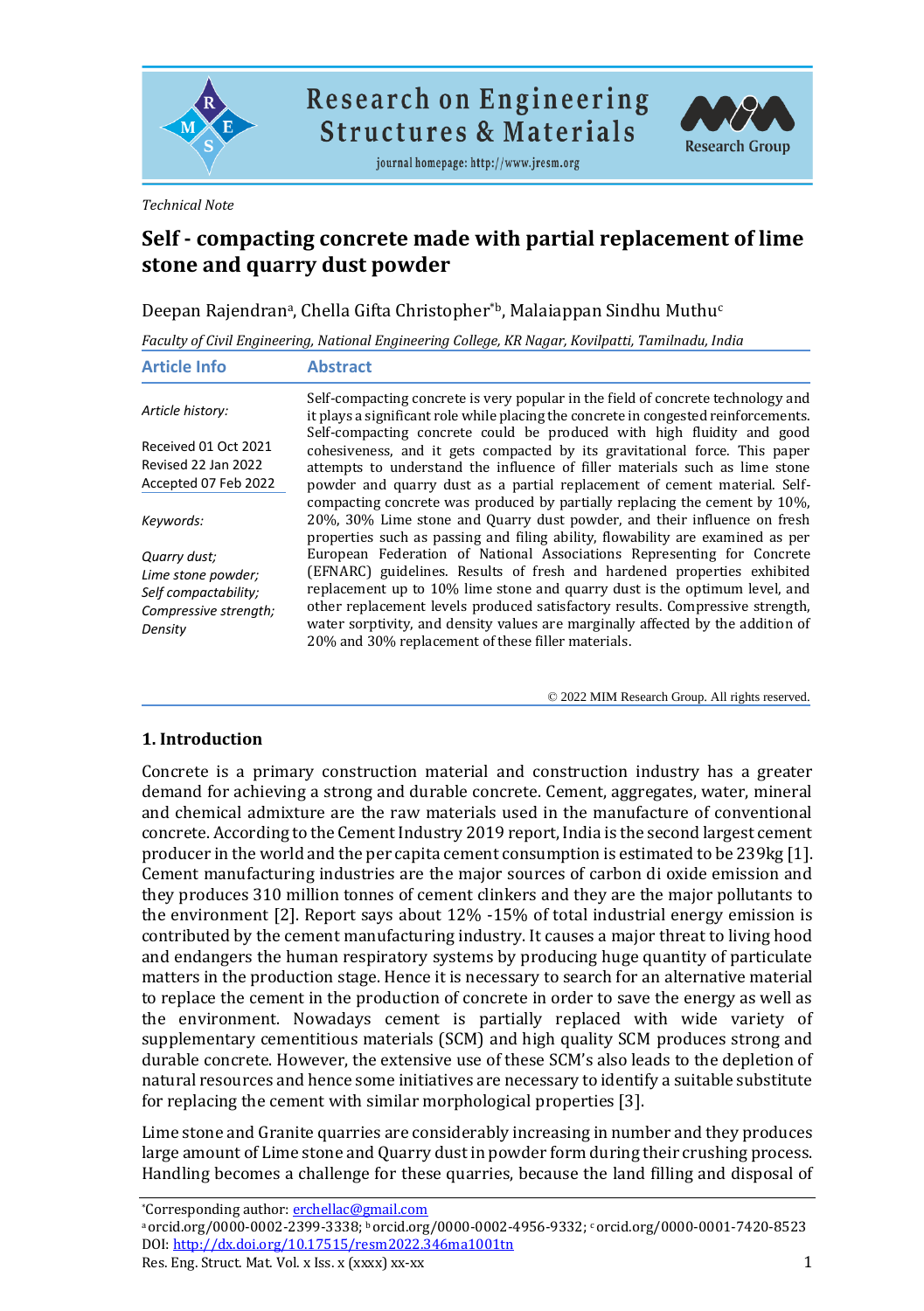this powder creates serious environmental problems like water, land pollutions and cause determinantal effects to the human health. Both powdered materials are very fine in nature and they contaminate the air during summer and spring seasons [4]. However these finer materials could be successfully utilized as a binder medium to enhance the flowability and viscosity in the production of special concrete like self- compacting concrete (SCC). Selfcompacting concrete is a new composite developed in recent years, producing concrete of high fluidity, self compactability, high strength and better serviceability during their exposure conditions. SCC mix designs are different from traditional one in which the rheology of the mortar is adjusted to achieve the concrete with high level of workability. Mineral admixtures and plasticizers are used to achieve the fluidity of concrete and the particle size distribution is the best approach to optimize the fluidity of self-compacting concrete. Inter particle separation combined with particles packing density is the main rheological parameter governing the design of self-compacting concrete. The addition of mineral additives or powders in addition to the cement content is used to achieve the appropriate viscosity of self-compacting characteristics. In SCC, aggregate – cement interface zone is the weakest one and it depends on the fineness of the mineral admixture [4]. Hence the advantages of SCC are numerous and it is described as a most revolutionary material in the construction industry. It offers some economic benefits such as faster construction, reduced man power, good surface finishes, thinner concrete sections, reduced noise level and no vibrations etc. In spite of these merits there are few bottle necks in the application of SCC. Lack of Indian standard codes describing the testing procedures, mix design, high cost, high quality control and need of special form works are few, which may limit the application of self-compacting concrete. Several authors have already explored the behaviour of self-compacting concrete with the incorporation of basalt, granite, marble powders in cement paste, cement mortar and concrete [5 - 7]. Burak Felekoglu produced SCC with quarry lime stone powder as partial replacement of cement reported the substitution of materials reduced the strength when lime stone powder content is increased [8]. Demone et al. analyzed the SCC fresh properties with 16mm and 20mm size coarse aggregates along with the lime stone fillers concluded the robustness of SCC could be improved by the addition of viscous modifying agents [9]. Dehwah summarized relatively better mechanical properties of SCC incorporated with quarry dust powder than its combination with silica fume [10]. Khaleel et al. reported the usage of uncrushed gravel improves the flowability, passing ability, and segregation resistance when compared with crushed gravel [11]. Schankoski et al. concluded the SCC produced with diabase and gneiss quarry powders slightly increased the fresh and hardened properties in comparison with lime stone as filler in concrete production [12]. Selfcompacting concrete has become a sustainable development in the field of concrete technology and it could be used in many civil engineering applications [13]. Hence this paper mainly focus on characterizing the self-compacting concrete produced with the incorporation of quarry dust and lime stone powder as a partial replacement of cement. Their impacts on fresh properties and few hardened properties were determined and reported.

### **2. Experimental Procedure**

To understand the behaviour of self-compacting concrete manufactured with the addition of fillers, the following materials were used: Ordinary Portland Cement, Lime stone and Quarry dust powder, Aggregate and Super plasticizers.

### **2.1. Material and Mixture Proportions**

In this experimental study Ordinary Portland Cement 53 grade confirming to IS 12269: 2013 specification was used as an important binder [14]. Physical properties of the cement used in this study are given in Table 1. Cement is replaced with Lime stone powder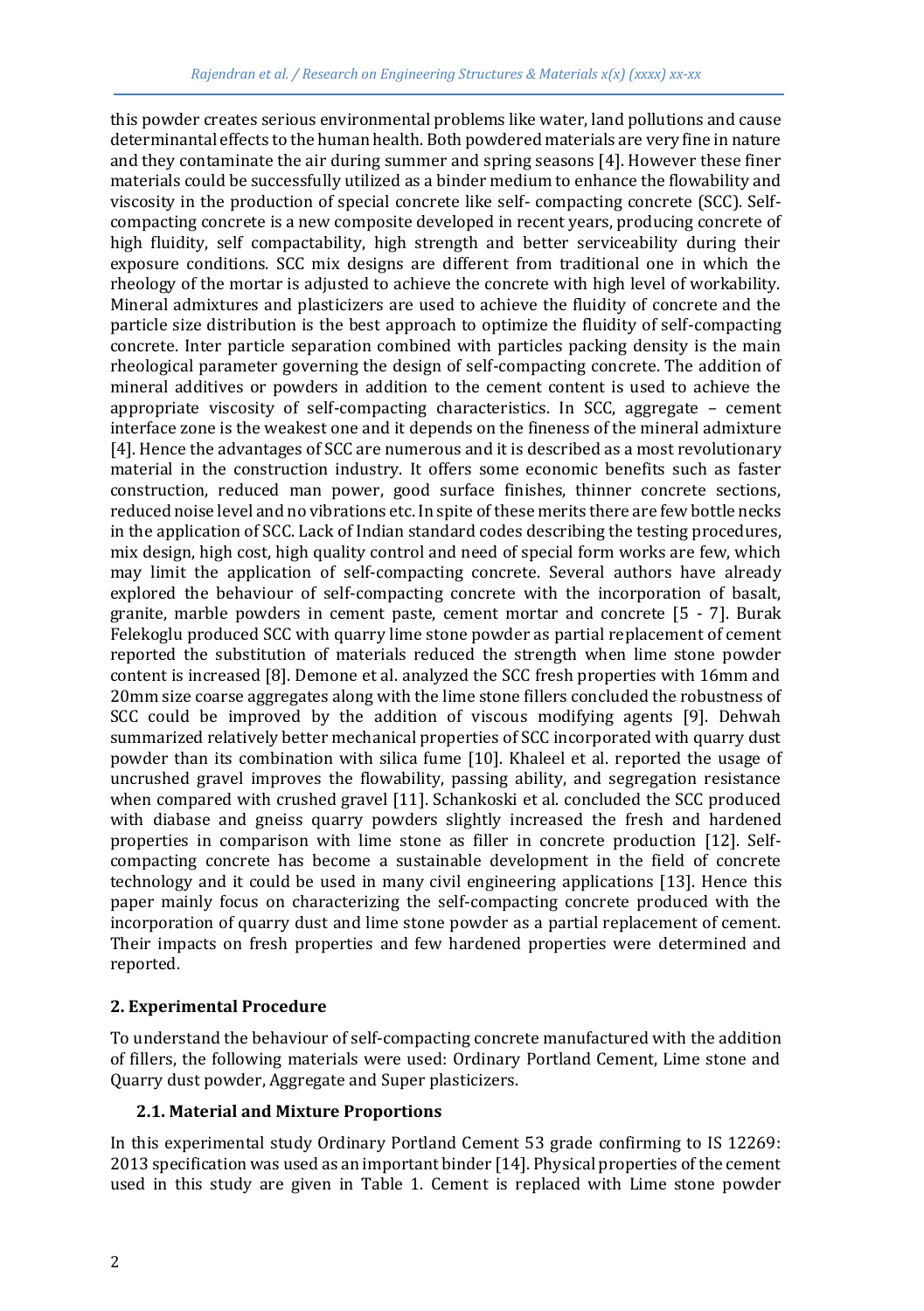particles of size less than 0.125 mm and its specific gravity is 2.53. Crushed quarry dust powder smaller than 150μm is also used as a partial replacement material and its specific gravity was measured to be 2.30. Lime stone powder and Crushed quarry dust powder used in this study are shown in Fig. 1 and Fig. 2. Angular shaped aggregates of maximum size 12 mm and specific gravity 2.78 are used as a coarse aggregate. Bulk density and fineness modulus of coarse aggregate are 1486 kg/m3 and 7.48 respectively. Locally available river sand passing through 4.75mm with specific gravity 2.64 confirming to zone II of IS 383: 1970 specifications were used in the study [15]. Bulk density and fineness modulus are measured to be 1720 kg/m3 and 2.85 respectively. CONPLAST SP 430 lignosulphonate based aqueous solution compatible with most of the pozzolanic materials are used as a super plasticizer (SP) in this investigation and its properties are shown in Table 2. Effective dispersion of cement is essential for the production of SCC and electro static dispersion of lateral chains and their linked polymer backbones are capable of producing flowable concrete with reduced water cement ratio.

Eco-friendly SCC mix proportion was done by the detailed mix design procedure suggested by Nan su et al [16].M30 grade concrete is chosen and volume ratio of aggregate is assumed to be in the range of 59% to 68% in this study. Packing factor is an another important parameter in SCC mix design and it is assumed as 1.18 by trial-and-error procedure. Water cement ratio of 0.44 is considered and mixture proportion for the reference concrete is obtained for this testing programme. All the ingredients of concrete are mixed together in a Pan mixer of 40 litres capacity shown in Fig. 3. The details of control mixture are presented in Table 3.



Table 1. Properties of OPC 53 grade



Fig. 1 Lime stone powder Fig. 2 Quarry dust powder

| Properties           | Range of values   |
|----------------------|-------------------|
| Specific gravity     | 3.13              |
| Normal consistency   | 33%               |
| Initial setting time | $105 \text{ min}$ |
| Final setting time   | $185 \text{ min}$ |

### Table 2. Properties of CONPLAST SP 430

| Range of values |
|-----------------|
| Colourless      |
| $1.01 \pm 0.01$ |
| 8±1             |
|                 |

Seven series of mixtures were prepared to examine the fresh properties of SCC made with different proportions of Lime stone (LS) and Quarry dust powder (QD) and their replacement is made on weight basis. Fresh concrete mixture used for SCC testing is shown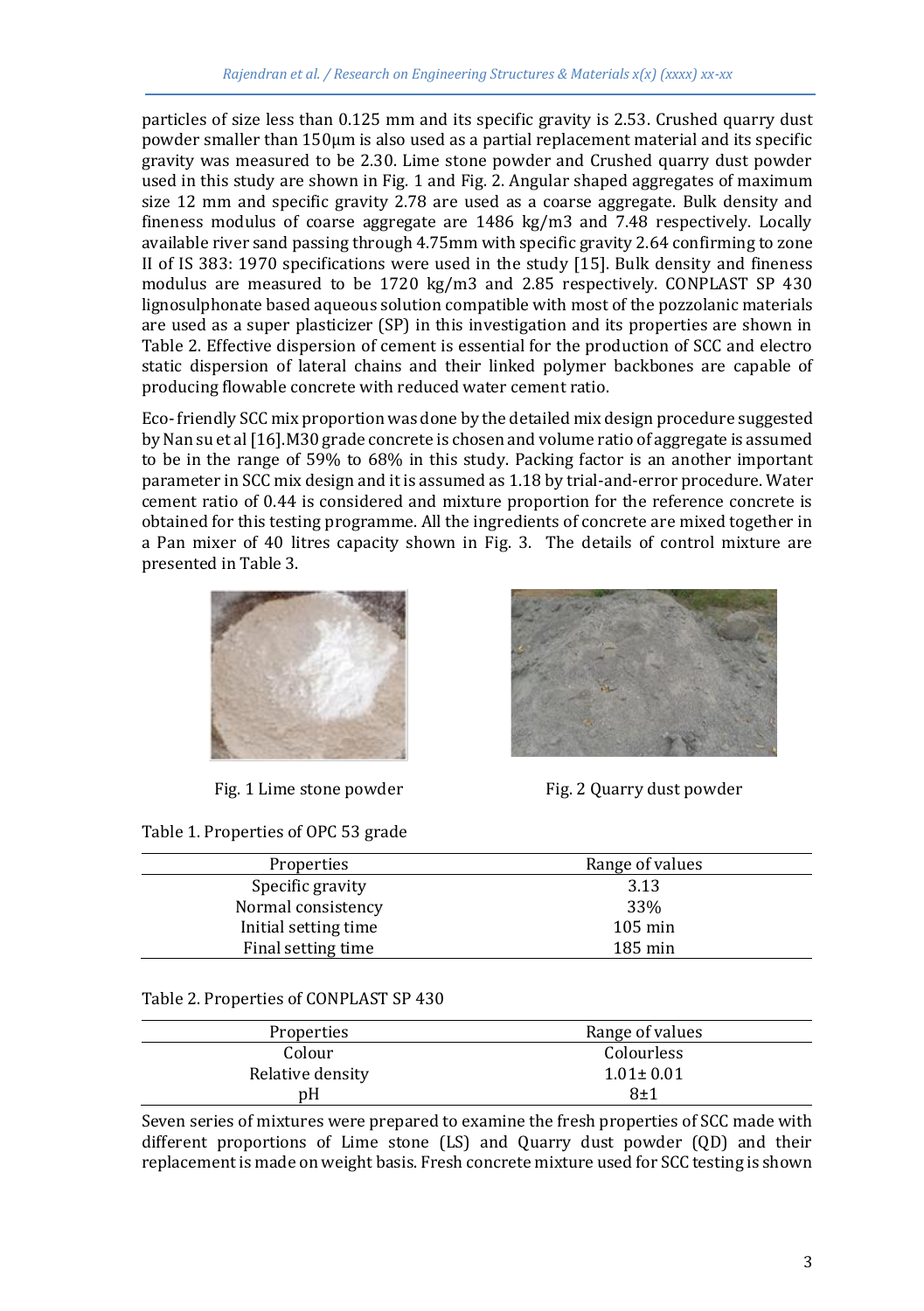in Fig. 4. Trial mixtures with various replacement level and their designations are mentioned below.

- Control concrete without any replacement (CC series)
- Cement replaced by 10%, 20% and 30% lime stone powder. (LS series)
- Cement replaced by 10% ,20% and 30% Quarry dust (QD series)

Table 3. Control concrete mixture proportions per cubic meter

| Materials         | Quantity               |
|-------------------|------------------------|
| Cement            | 3.13                   |
| Fine aggregate    | 33%                    |
| Coarse aggregate  | $105 \,\mathrm{min}$   |
| Water             | $185 \,\mathrm{min}$   |
| Super Plasticizer | 4.8% of binder content |

### **2.2. Testing on Fresh properties of Self - Compacting Concrete**

The main characteristic of self-compacting concrete is the ability to spread and consolidate by its own weight. Fresh properties are assessed as per the EFNARC guidelines and to measure the filling ability Slump flow, T 500 mm slump flow and V Funnel test were conducted [17]. In order to check the flowing and passing ability L box test is conducted and it is shown in Fig. 5. U box test are done to measure the packing ability of the concrete. The difference in filling height  $(h2-h1)$  gives the U box test results. The test set up is shown in Fig. 6. The segregation resistance is measured by V funnel and the test is conducted for 5 minutes time duration. Test set up is shown in Fig. 7. In addition to that fresh state stability is measured by visual examination to ascertain the segregation and bleeding. Fig. 8 shows the slump flow obtained in this experimental programme.

### **2.3. Hardened Properties of Self-Compacting Concrete**

Immediately after the fresh concrete testing, the seven series of specimens were made to understand the influence of filler materials on their hardened properties. Compressive strength test is conducted in a 2000kN capacity compression testing machine as per IS 516 -1959 guidelines on 100mm x 100mm x 100mm size cube specimens after 28, 60, 90, 120 days curing [18]. Dry density values are measured in all the test specimens and their values are compared to observe the influence of limestone and quarry dust in the hardened concrete composites. For each series, three specimens were tested and the average compressive strength and dry density values are considered. Water sorpitivity test also conducted to evaluate the potential durability properties of concrete on hardened stage.



Fig. 3 Pan mixer Fig. 4 Fresh concrete mix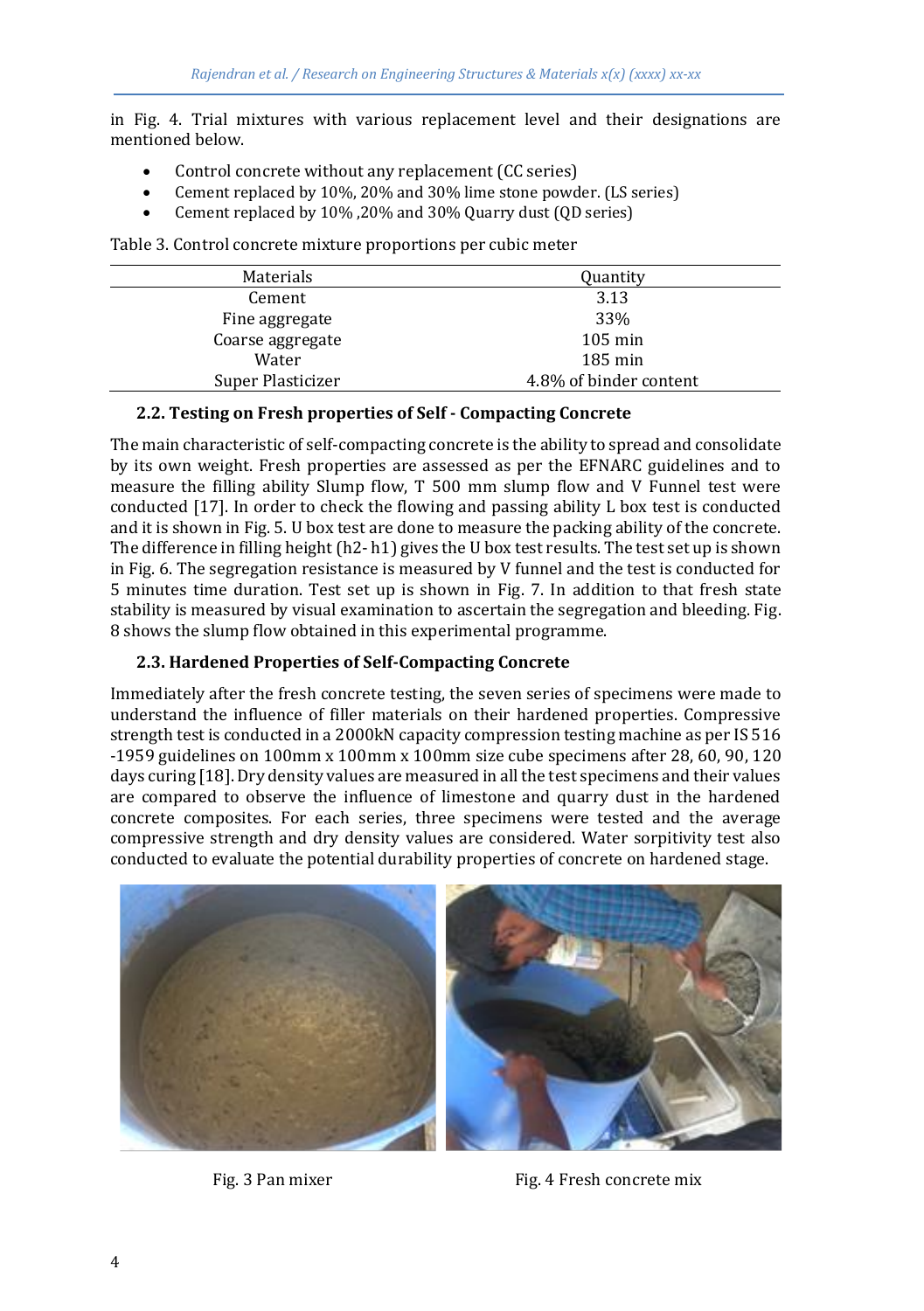





Fig. 5 L box test Fig. 6 U box test



Fig. 7 V funnel test Fig. 8 Slump flow test

# **3. Results and Discussion**

European Federation of National Association Representing for Concrete (EFNARC) has given the typical range of values for ascertaining the flow properties and passing ability of SCC and it is given in Table 4. Tests were conducted as per standard testing procedure and the fresh properties of self-compacting concrete are given in Table 5. The influence of Lime stone filler and quarry dust on compressive strength and water absorption at different curing ages are described in Fig. 9 to Fig. 11.

# **3.1. Fresh Properties Results of SCC**

The influence of lime stone and quarry dust powder on the fresh properties of self – compacting concrete was studied and the results of slump flow, V funnel, L box and U box test are given in Table 5. From the test results, it is observed that the flow properties of 10% lime stone powder was quite high when compared to control concrete and its passing ability as well as the filling ability are increased. The slump flow value is 741mm for CC series and whereas it is 748 mm for LS10 but LS20 and LS 30 shows lower workability than reference concrete. However they are within the EFNARC guidelines mentioned in Table 4, and said to be a self-compacting concrete. Besides it is found that for the same level of replacement with quarry dust powder, the flowability in all the three-replacement found decreased when compared to Lime stone series. Hence the self-compacting concrete designed with lime stone powder is more flowable than SCC produced with quarry dust material. The evidence of flow of mortar and its bleeding characteristics in QD series are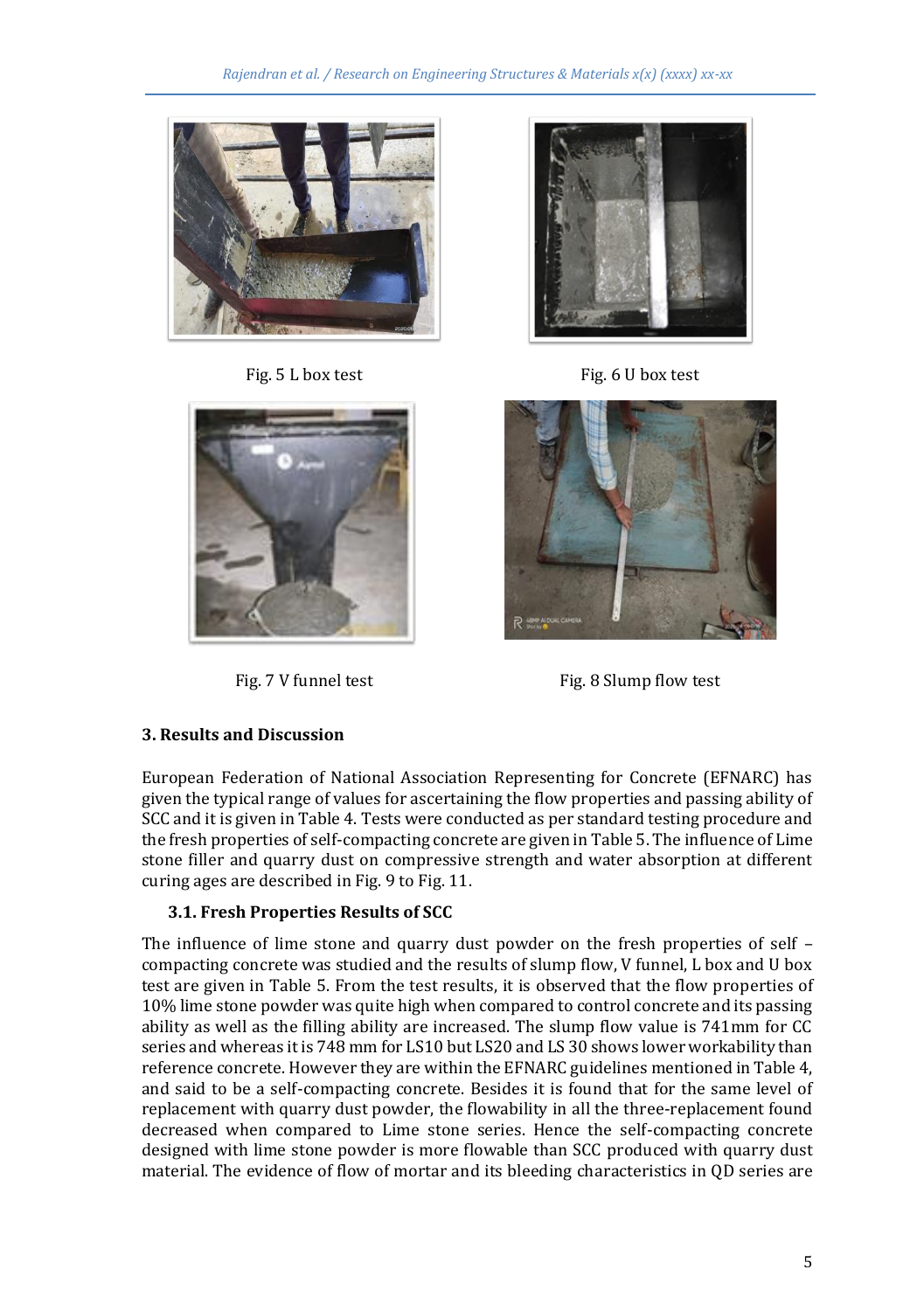observed by its slump flow T500 test . Lime stone powders indicate better shape when compared to quarry dust and the friction between the particles leads to the high flowability characteristics [19]. In V funnel test all the SCC composites satisfies the acceptance criteria of EFNARC specifications. However, in lime stone series the 20% and 30% replacement levels reduced the filling and passing ability which gets altered with the replacement of 30% quarry dust in the fresh composite. L box test results (h2 /h1) are typically in the range of 0.811 – 0.986, which satisfies the SCC acceptance criteria. U box test results corresponding to the difference in height of concrete between the two sections are presented in Table 5. U box results of control concrete is 8 seconds and the passing ability of 10LS series is only 5 seconds and it indicates lime stone powder 10% replacement level increased the passing ability, while the higher replacement shows the opposite trend. U box results of 30QD series are closer to the maximum limit of EFNARC acceptance. This represents the flow is significantly affected by the inclusion of quarry dust powder in SCC concrete.

|                   | Unit | Typical range of values |     |  |
|-------------------|------|-------------------------|-----|--|
| Method of testing |      | min                     | max |  |
| L-Box Test        |      | 0.8                     | 1.0 |  |
| U-Box Test        | mm   |                         | 30  |  |
| V-Funnel Test     | sec  | h                       | 12  |  |
| Slump flow test   | mm   | 650                     | 800 |  |
| J-Ring test       | mm   |                         |     |  |

Table 4. EFNARC guidelines for SCC

|  |  | Table 5. Fresh properties of SCC |  |
|--|--|----------------------------------|--|
|--|--|----------------------------------|--|

| <b>Series</b> | Slump flow | T500mm (sec) | Vfunnel<br>(sec) | L box<br>(h2/h1) | U box<br>(mm) |
|---------------|------------|--------------|------------------|------------------|---------------|
| CC            | 741        | 1.08         | 6.83             | 0.986            | 8             |
| 10LS          | 748        | 1.02         | 6.78             | 0.994            | 5             |
| 20LS          | 716        | 1.24         | 7.10             | 0.917            | 12            |
| 30LS          | 695        | 1.43         | 8.64             | 0.849            | 18            |
| 10QD          | 720        | 1.41         | 7.38             | 0.884            | 17            |
| 20QD          | 698        | 1.67         | 7.65             | 0.852            | 22.5          |
| 30QD          | 672        | 1.86         | 11.41            | 0.811            | 27            |

### **3.2. Compressive Strength of SCC**

Fig. 9 shows the variation of compressive strength of cube specimen water cured after 28 days, 60 days, 90 days and 120 days. Compressive strength of cube specimens increases up to 4.38 % with the addition of 10% lime stone powder at 28 days. This lime stone particles act as a nucleation for CH crystals and thereby increase the strength marginally at lower replacement level. The same strength got reduced by up to 12 % particularly in 30LS series [20]. In addition, the strength development does not increase with the increase in curing age in all the test series. Except 30% lime stone replacement all other series produces compressive strength more than 30MPa and maximum value was reported as 34.67 MPa in control concrete and 36.36 MPa in 10% replacement level.

Fig. 10 represents compressive strength results of cubes tested at 28, 60, 90 and 120 days with the partial replacement of cement with quarry dust. The decrease in compressive strength is continuous when the immersion period increases and also the rate of fall increases with the increase in replacement of quarry dust in self-compacting concrete.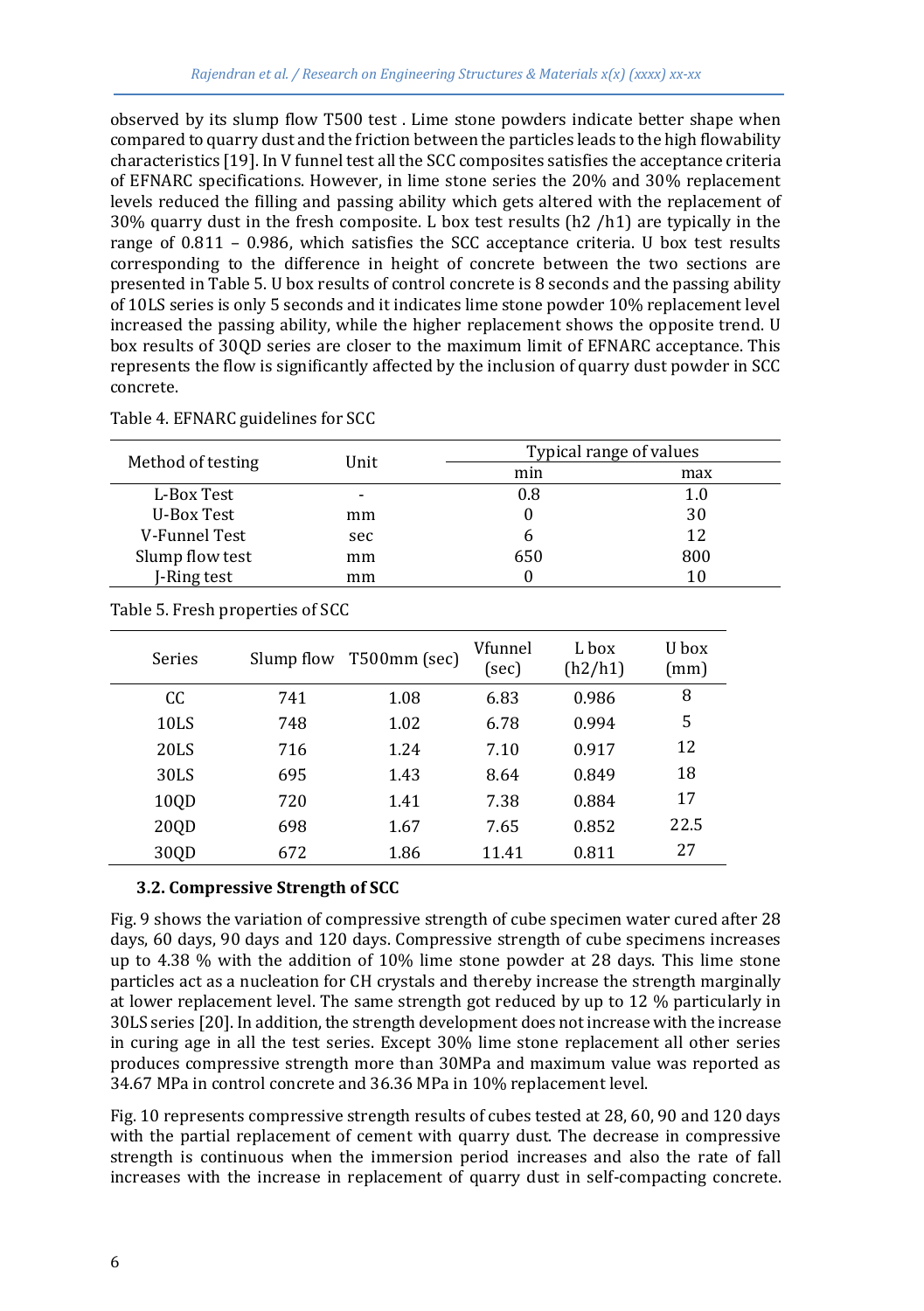When compared to the control concrete at 90 days, the compressive strength of 10 QD, 20 QD and 30 QD series decreases by 5.30%, 7.15% and 27.37% respectively. It implies that the presence of SiO2 phases existing in the quarry dust becomes inactive and pozzolanic activity does not promote any improvement in compressive strength [21].



Fig. 9 Compressive strength results of Lime stone series



### **3.3. Density Values of SCC**

Table 6 shows the density variation among control concrete, Lime stone series and Quarry dust series of self-compacting concrete. From the Table 6 it is understood that the density values are not much affected due to inclusion of fillers in the concrete composites. Maximum drop of 2.40 % was observed at 120 days cured specimens and at 30% Lime stone replacement level. This drop is less in Quarry dust replaced series. This is attributed to the dilution effect caused by the addition of crystalline mineral particles which acts as the nucleation sites of heat dissipations and reduces the compressive strength when substitution levels are increased.

| Series | 28 days | 56days | 90 days | 120 days |
|--------|---------|--------|---------|----------|
| CC     | 2453    | 2486   | 2490    | 2496     |
| 10LS   | 2453    | 2480   | 2486    | 2490     |
| 20LS   | 2536    | 2566   | 2566    | 2573     |
| 30LS   | 2470    | 2503   | 2506    | 2513     |
| 100D   | 2493    | 2520   | 2516    | 2523     |
| 20QD   | 2526    | 2540   | 2553    | 2561     |
| 300D   | 2400    | 2416   | 2436    | 2441     |

Table 6. Density values in  $\text{kg/m}^3$ 

### **3.4. Water Sorptivity Values of SCC**

Sorptivity tests results on lime stone series cube specimens are shown in Fig. 11. Based on the test results it is understood that the changes seems to be negligible in 28 days and 60 days cured specimens. Beyond this age, there is no change in water sorptivity, which implies the reduction in permeation of water as the time goes on increasing in both the filler materials.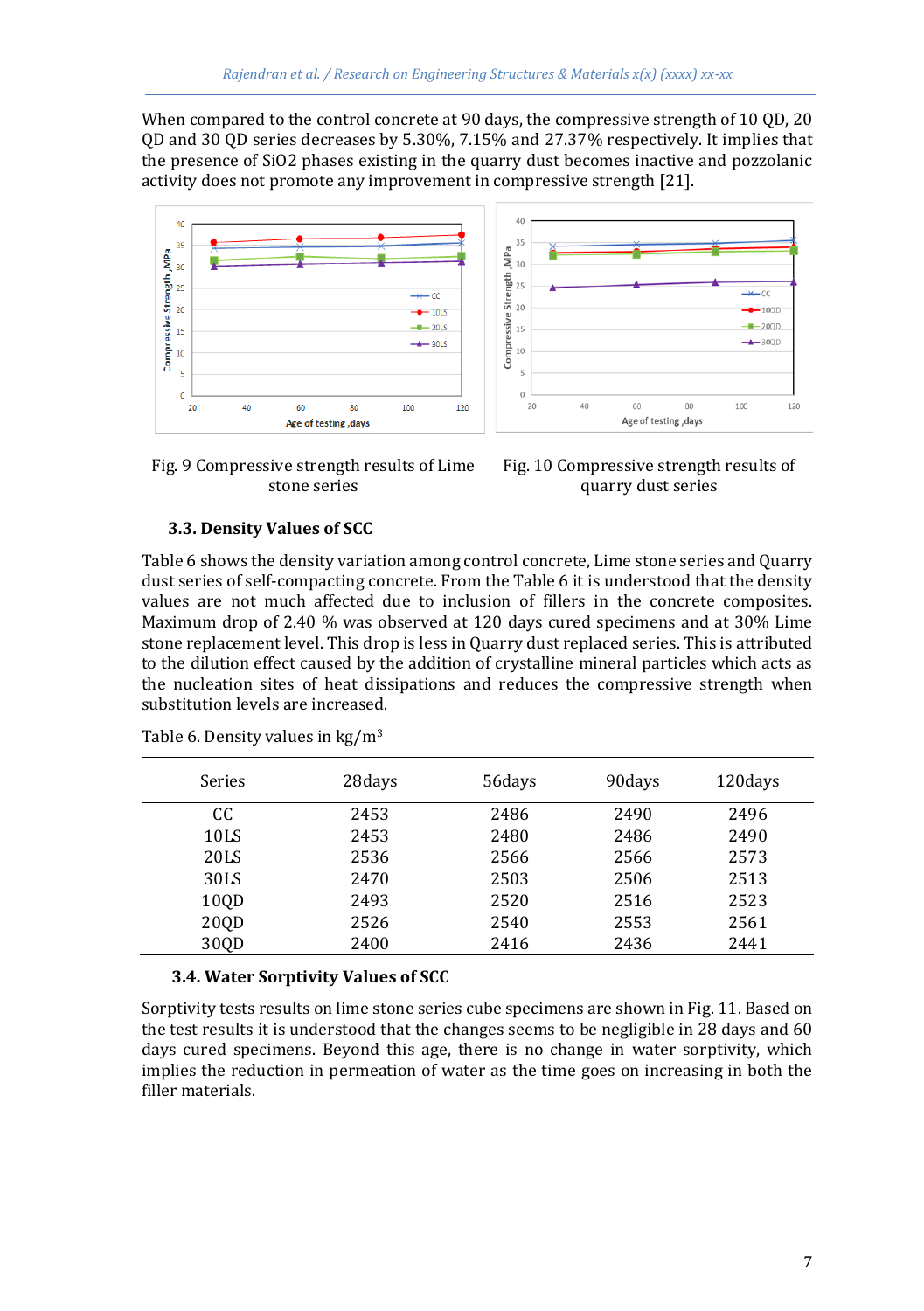

Fig. 11 Water sorpitivity results of Lime stone series

# **4. Conclusions**

Based on the experimental investigation the following conclusions can be made:

- Results indicate the feasibility of producing SCC with the inclusion of lime stone and quarry dust powder as cement replacement materials and their dilution effect enhances the flow properties at all replacement levels, satisfying the values recommended by EFNARC guidelines.
- Fresh properties of self-compacting concrete were found to be good up to 10 % lime stone replacement and beyond that they were slightly affected with the increase in replacement levels. Lime stone powder shows better performance when compared to quarry dust. Lime stone powders are more reactive in the presence of cement rather than they act as fillers. Both can be successfully used in the production of self-compacting concrete.
- Compressive strength of Lime stone 10% replacement level is slightly higher than the control specimens and reduction in density was 1.5 % due to the increased shear when compared with other filler materials. Similarly, the reduction in replacement of 10% quarry dust was 1 % less than control concrete. Sorptivity test results reduced by 1% when compared to control concrete in lime stone series.
- Overall test results indicate the replacement of cement with 10 % lime stone improves the strength and flow properties of self-compacting concrete and also, they reduce the environmental risk of solid waste disposal problems.
- Micro fine lime stone powders fills the coarser voids of cement particles in the concrete and thus increases the density. Loss in mass ratio was found to be negligible in tested specimens and hence they found as appropriate replacement material to produce clean and sustainable products in future.
- Cost effective SCC is feasible with the incorporation of limestone powders as a replacement material.

 This study gives some new reasons to use Lime stone powder as fillers and its effect on cement hydration process.

# **Acknowledgement**

The author wishes to express the thanks to Department of Civil Engineering, National Engineering College, Kovilpatti Tamilnadu for providing laboratory facilities to carry out this investigation.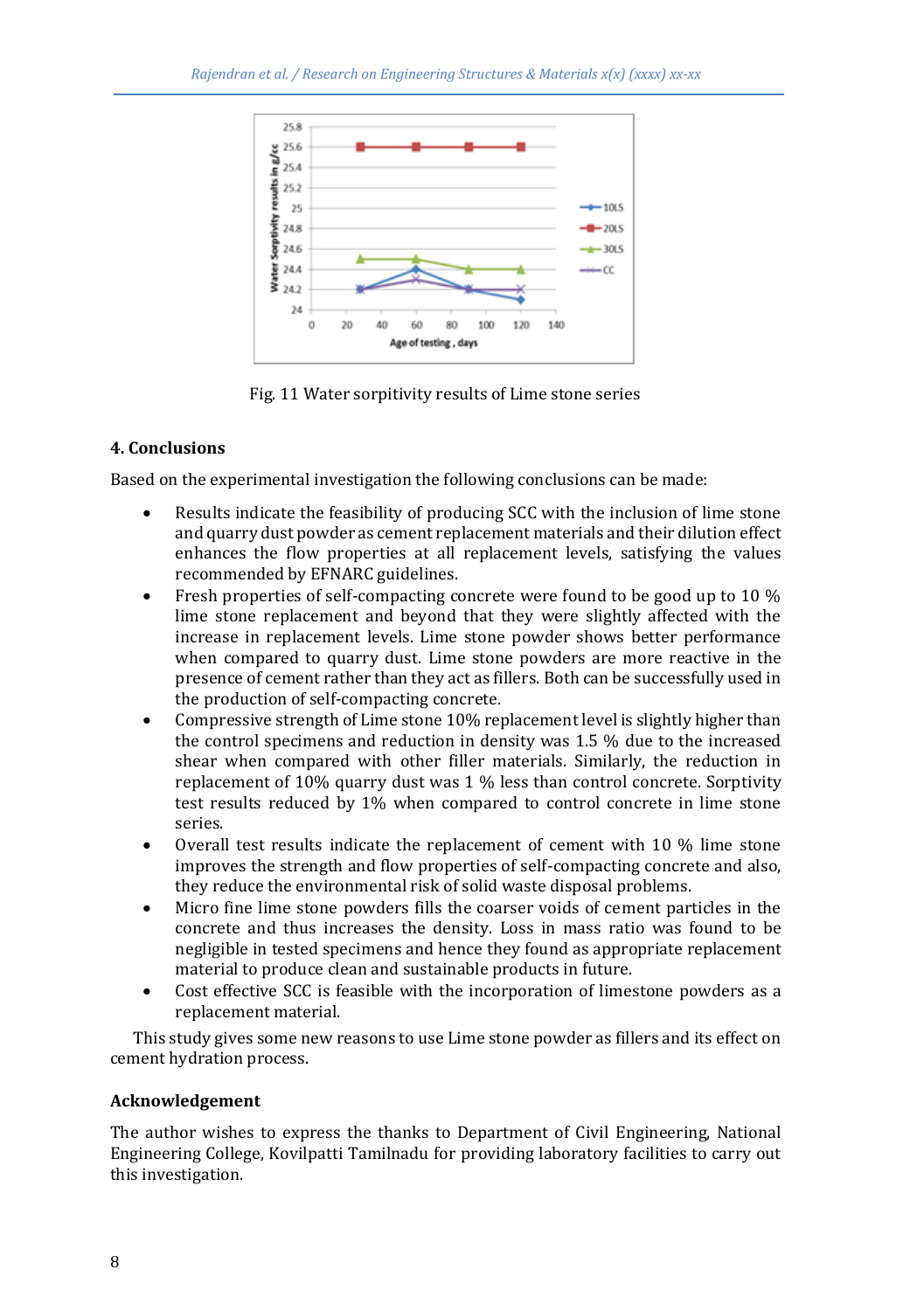### **References**

- [1] India Brand Equity Foundation Report on Cement Industry (June 2020) Science, <https://www.ibef.org/download/Cement-June-2020.pd>
- [2] Worrell E, Price L, Martin N, Hendriks C, Ozawa Meida L. Carbon dioxide emissions from the global cement industry. Annual Review of Energy and Environment. 2001; 26:303- 329[. https://doi.org/10.1146/annurev.energy.26.1.303](https://doi.org/10.1146/annurev.energy.26.1.303)
- [3] Yang R, Yu R, Shui Z, Gao X, Han J, Lin G, Qian D, Liu Z, Yongji H . Environmental and economical friendly ultra-high-performance concrete incorporating appropriate quarry-stone powders. Journal of Cleaner Production. 2020:121112. <https://doi.org/10.1016/j.jclepro.2020.121112>
- [4] Felekoglu B. Utilization of high volumes of lime stone quarry wastes in concrete industry (Self-compactingconcretecase). ResourcesConservationRecycling. 2007; 51:4 770-791[. https://doi.org/10.1016/j.resconrec.2006.12.004](https://doi.org/10.1016/j.resconrec.2006.12.004)
- [5] Sadek DM, El-Attar MM, Ali HA, Felekoglu B. Reusing of marble and granite powders in self-compacting concrete for sustainable development. Journal of Clean Production.2016; 121:10 19-32[. https://doi.org/10.1016/j.jclepro.2016.02.044](https://doi.org/10.1016/j.jclepro.2016.02.044)
- [6] Medina G, Sáez del Bosque IF, Frías M, Sánchez de Rojas MI, Medina Granite quarry waste as a future eco-efficient supplementary cementitious material (SCM): scientific and technical considerations. Journal of Cleaner Production. 2017; 148:1 467-476. <https://doi.org/10.1016/j.jclepro.2017.02.048>
- [7] Ho DWS, Sheinn AMM, Ng CC, Tam CT. The use of quarry dust for SCC applications. Cement Concrete Research. 2002; 32:4 505-511. [https://doi.org/10.1016/S0008-](https://doi.org/10.1016/S0008-8846(01)00726-8) [8846\(01\)00726-8](https://doi.org/10.1016/S0008-8846(01)00726-8)
- [8] Felekoğlu B, Türkel S, Baradan B. Effect of water/cement ratio on the fresh and hardened properties of self-compacting concrete. Building and Environment. 2007; 242:4 1795 -1802.<https://doi.org/10.1016/j.buildenv.2006.01.012>
- [9] Demone PL. Self -compacting Concrete: An analysis of 11 years of case studies. Cement and Concrete Composites. 2006; 28:2 197-208. <https://doi.org/10.1016/j.cemconcomp.2005.10.003>
- [10] Dehwah HAF. Mechanical properties of self-compacting concrete incorporating quarry dust powder, silica fume or fly ash. Construction and Building Materials. 2012; 26(1): 547-551[. https://doi.org/10.1016/j.conbuildmat.2011.06.056](https://doi.org/10.1016/j.conbuildmat.2011.06.056)
- [11] Khaleell OR, Al-Mishhadan SA, Abdul Razak H. The Effect of Coarse Aggregate on Fresh and Hardened Properties of Self- Compacting Concrete (SCC). Procedia Engineering. 2011; 14: 805-813[. https://doi.org/10.1016/j.proeng.2011.07.102](https://doi.org/10.1016/j.proeng.2011.07.102)
- [12] Schankoski RA, Pilar R Ricardo de Matos P, Roberto Prudêncio L, Douglas Ferron R. Fresh and hardened properties of self-compacting concretes produced with diabase and gneiss quarry by product powders as alternative filler. Construction and Building Materials. 2019; 224:10 659-670[. https://doi.org/10.1016/j.conbuildmat.2019.07.095](https://doi.org/10.1016/j.conbuildmat.2019.07.095)
- [13] Gupta N, Siddique R, Belarbi R., Sustainable and Greener Self-Compacting Concrete incorporating Industrial By-Products: A Review, Journal of Cleaner Production. 2020. <https://doi.org/10.1016/j.jclepro.2020.124803>
- [14] IS 12269 -2013, Indian Standard Ordinary Portland Cement 53 Grade specifications. BIS India.
- [15] IS 383 -2016, Indian Standard Coarse and Fine aggregate specifications. BIS India.
- [16] NanSu, Hsu KC, Chai HW. A simple mix design method for self-compacting concrete. Cement and Concrete Research 2001; 31:12 1799-1807. [https://doi.org/10.1016/S0008-8846\(01\)00566-X](https://doi.org/10.1016/S0008-8846(01)00566-X)
- [17] EFNARC Specification and Guidelines for Self-Compacting Concrete, February 2002.
- [18] IS 516 -1959, Indian Standard Methods of Tests for strength of concrete, BIS India.